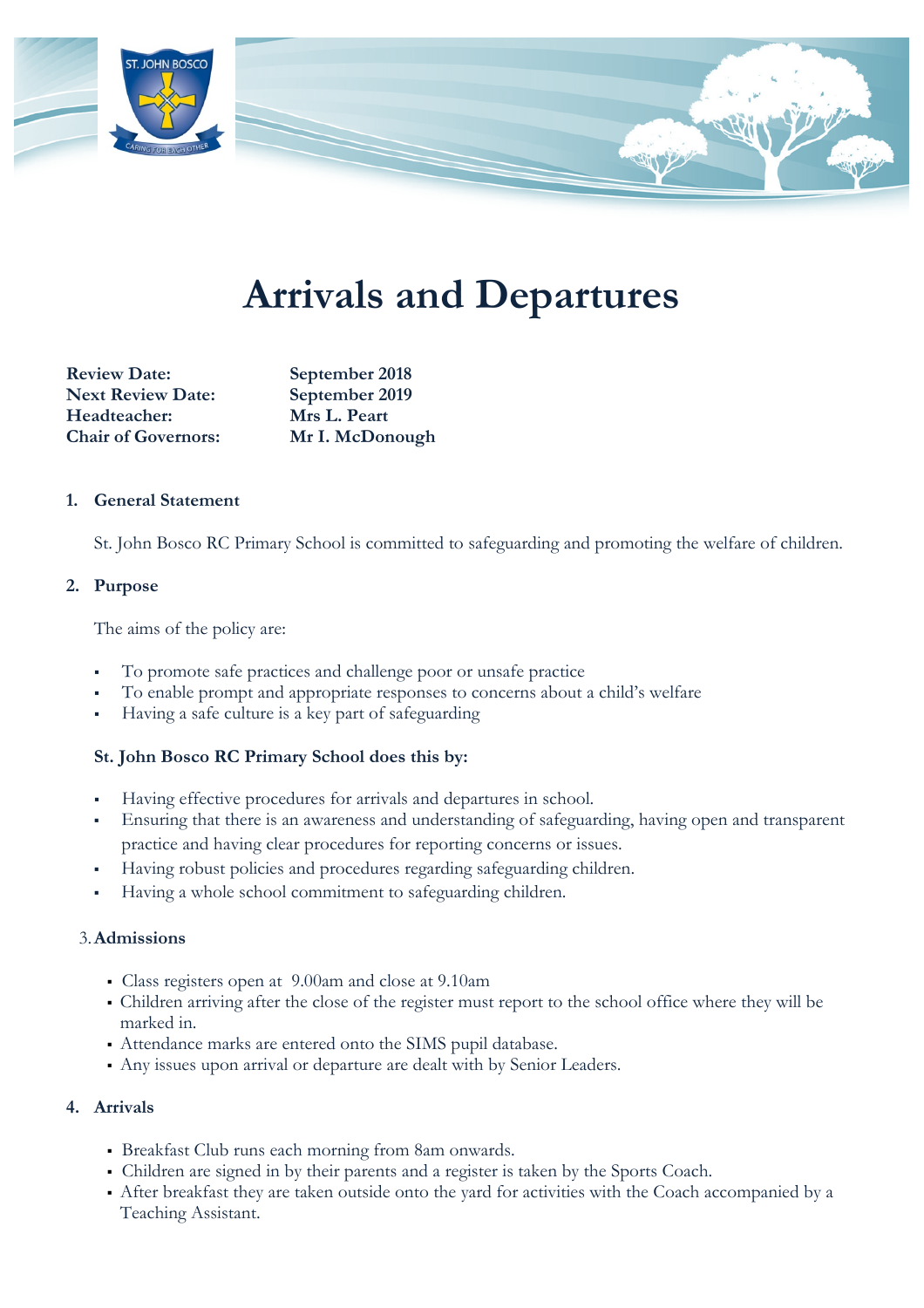- Pupils not at Breakfast Club are encouraged not to arrive before 8.45am.
- Younger pupils stay with their parent on the yard until the bell is rung at 8.55am.
- Older children make their way to the KS2 yard.
- Parents are allowed on the yard but no dogs are allowed.
- Parents wishing to speak to a member of staff are asked to come to the school office.
- Children are collected from the yard at 8.55am by their class teacher and escorted into the cloakrooms.
- Children are registered by the class teacher.
- Parents are encouraged to ring or text the school with absences so that each child can be accounted for at the close of the register.
- Children who bring their mobile phone to school leave it at the school office to be collected at home time.

# **5. Departures**

- The end of the school day is 3.15pm.
- Year 5 and Year 6 children wishing to walk home alone must have a signed permission form from their parents giving permission for them to do so. St. John Bosco School reserve the right to refuse permission for a child to walk home alone depending on the distance and any concerns the school may have (based on a child's age, maturity and previous experience).
- Foundation Stage and Key Stage 1 parents wait at their respective entrances for their children. Staff will only release children to a known adult therefore we ask parents to notify us of any change to the person collecting their child. School will give you a code to pass onto the person who will be collecting your child for identification purposes. Therefore if someone turns up to collect your child without the code they will not be allowed to leave the school building.
- Only adults aged 16 and over and with suitable identification will be authorised to collect children.
- Children whose parents are not there to collect them know that they must come to the main entrance to wait for them.
- No adult, other than those named, will be allowed to leave the school with a child. In the event that a person arrives without the prior knowledge of the school, we will telephone parents/carers immediately to ask their advice.
- Any pupil who has forgotten something is escorted back to the school area they need to return to.

# **6. Gates**

- The school gates to the car park are **not for pedestrian access** to school.
- Pedestrians should enter via the gate at the Foundation Stage Entrance.

# **7. Appointments**

- Parents are asked to advise us of appointments in advance where possible.
- Children are collected from the main entrance and signed out using the Appointment File by parents.
- If they return to school the time is noted in the Appointment File